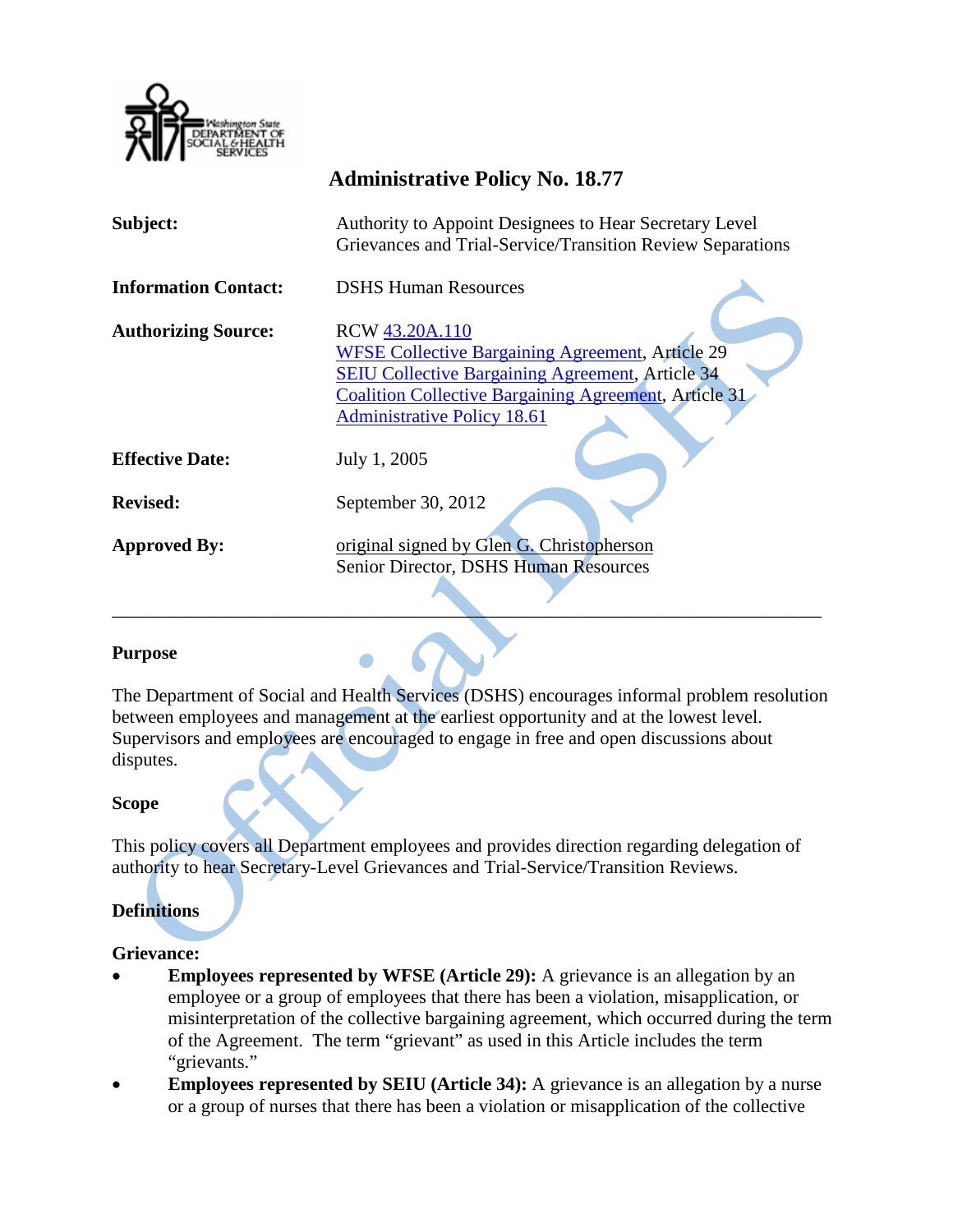Administrative Policy No. 18.77 September 30, 2012 Page 2

> bargaining agreement, which occurred during the term of the Agreement. The term "grievant" as used in this Article includes the term "grievants.".

- **Employees represented by the Coalition (Article 31):** A grievance is an allegation by an employee or a group of employees that there has been an act that violates the collective bargaining agreement, which occurred during the term of the Agreement. The term "grievant" as used in this Article includes the term "grievants."
- **Non-represented employees (Administrative Policy 18.61):** Any employee concern or dispute relating to conditions of employment, state or federal law, the Washington Administrative Code, Office of Financial Management (OFM) regulations, or agency policy or practice raised by an employee with standing, but does not include disciplinary action against a civil service employee. An employee with standing is one who is affected directly by the concern or dispute. This policy covers only those situations for which the office has authority to make decisions. A grievance may be filed regardless of any supervisor's opinion of the validity of the complaint

**Arbitration:** A procedure by which the parties submit their conflict to a neutral party for a determination that is usually final and binding.

**Trial Service Separation Review:** A review conducted by the Director or Secretary/Designee in response to a request from an employee covered by the WFSE Collective Bargaining Agreement who is separated during the trial-service period.

**Transition Separation Review:** A review conducted by the Director or Secretary/Designee in response to a request from an employee/nurse covered by the WFSE or SEIU Collective Bargaining Agreement who is separated during the transition review period.

**Secretary-Level Grievance: These grievances are heard by the Secretary Designee** 

- **SEIU Employees: The second step in the grievance process.**
- **Coalition Employees: The third step in the grievance process.**
- **WFSE Employees: The third step in the grievance process.**
- **Non-represented Employees: The second and final step in the grievance process.**

## **Policy**

- A. The Secretary has delegated authority to the Senior Director of DSHS Human Resources to hear Secretary-level grievances and conduct reviews of trial-service/transition review separations. The Senior Director of DSHS Human Resources has assigned this task to the DSHS HR Labor Relations Specialists who are responsible to:
	- 1. Hear Secretary-level grievances and provide written decisions within the specified timeframes.
	- 2. Review the circumstances of trial-service/transition review separations in accordance with the applicable Collective Bargaining Agreements and issue written decisions within a reasonable timeframe.